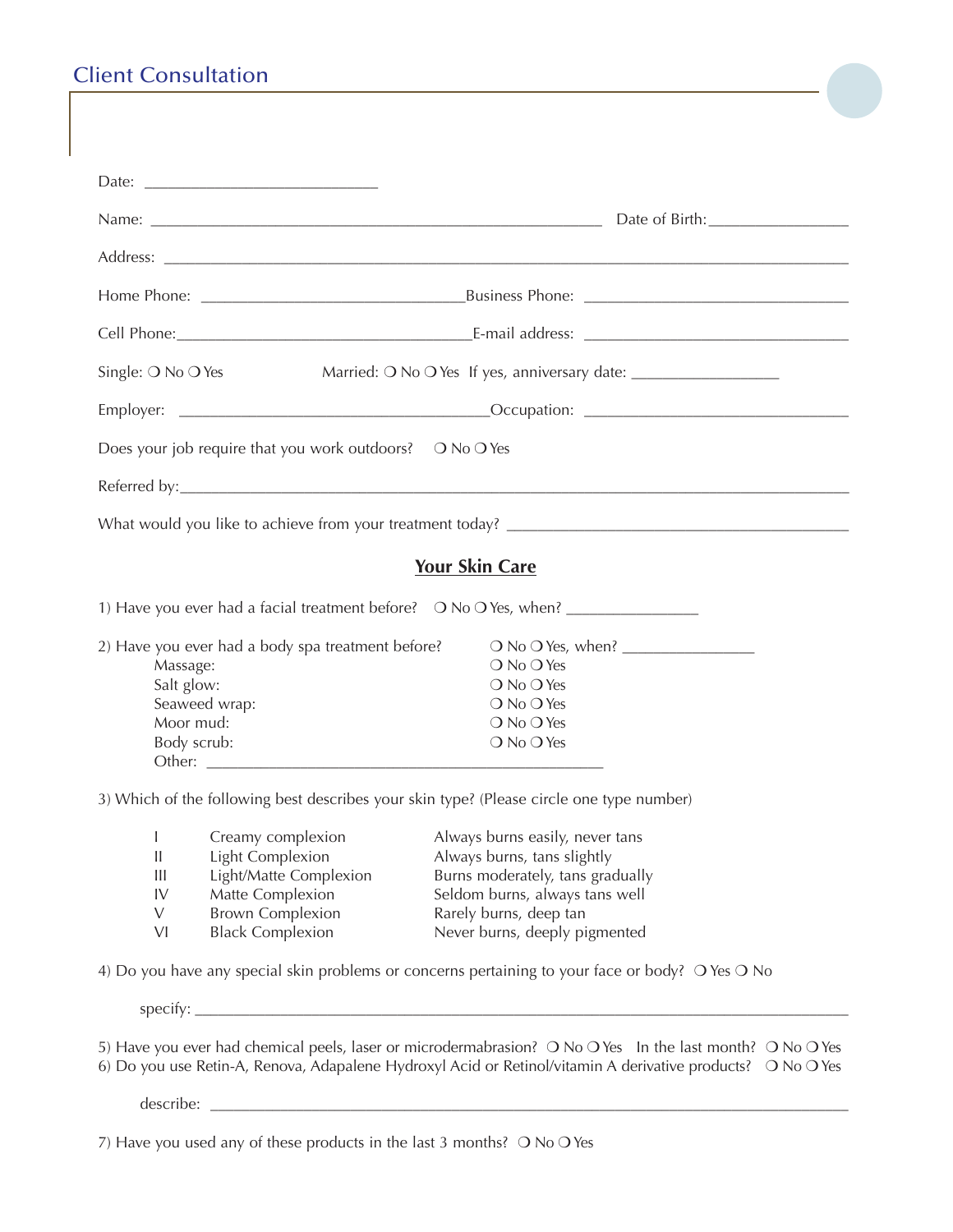| <b>Client Consultation-Continued</b> |  |
|--------------------------------------|--|
|                                      |  |
|                                      |  |
|                                      |  |

| 9) What skin care products are you currently using? (List brand where known)                                                                                                                                                        |        |              |              |                     |           |              |   |
|-------------------------------------------------------------------------------------------------------------------------------------------------------------------------------------------------------------------------------------|--------|--------------|--------------|---------------------|-----------|--------------|---|
|                                                                                                                                                                                                                                     |        |              |              |                     |           |              |   |
|                                                                                                                                                                                                                                     |        |              |              |                     |           |              |   |
|                                                                                                                                                                                                                                     |        |              |              |                     |           |              |   |
|                                                                                                                                                                                                                                     |        |              |              |                     |           |              |   |
|                                                                                                                                                                                                                                     |        |              |              |                     |           |              |   |
|                                                                                                                                                                                                                                     |        |              |              |                     |           |              |   |
|                                                                                                                                                                                                                                     |        |              |              |                     |           |              |   |
|                                                                                                                                                                                                                                     |        |              |              |                     |           |              |   |
| 10) Have you recently used any self-tanning lotions, creams or treatments? O No O Yes, specify: __________<br>11) Have you used any of the following hair removal methods in the past six weeks? O No O Yes, circle all that apply. |        |              |              |                     |           |              |   |
| Shaving                                                                                                                                                                                                                             | Waxing | Electrolysis | Plucking     | Tweezing            | Stringing | Depilatories |   |
| 12) What areas of concern do you have regarding your:<br>Skin: (Please check any that apply and explain)                                                                                                                            |        |              |              |                     |           |              |   |
| Breakouts/acne                                                                                                                                                                                                                      |        |              | ❏            | Uneven skin tone    |           |              | ⊔ |
| Blackheads/whiteheads                                                                                                                                                                                                               |        |              | ❏            | Sun damage          |           |              | □ |
| Excessive oil/shine                                                                                                                                                                                                                 |        |              | ❏            | Wrinkles/fine lines |           |              | ⊔ |
| Rosacea                                                                                                                                                                                                                             |        |              | ❏            | Dull/dry skin       |           |              | ⊔ |
| Broken capillaries                                                                                                                                                                                                                  |        |              | ❏            | Flaky skin          |           |              | □ |
| Redness/ruddiness                                                                                                                                                                                                                   |        |              | ❏            | Dehydrated          |           |              | ❏ |
| Sun spot/liver spot/brown spot                                                                                                                                                                                                      |        |              | ❏            |                     |           |              |   |
| Eyes:<br>Lips:<br>dehydrated □ cracked/chapped lips □ Other: ___________________                                                                                                                                                    |        |              |              |                     |           |              |   |
| 13) Have you ever had an allergic reaction to any of the following? (Please check any that apply and explain)                                                                                                                       |        |              |              |                     |           |              |   |
| Cosmetics                                                                                                                                                                                                                           |        |              | ❏            | <b>AHAs</b>         |           |              | u |
| Medicine                                                                                                                                                                                                                            |        |              | $\Box$       | Fragrance           |           | ❏            |   |
| Food                                                                                                                                                                                                                                |        |              | ❏            | Shellfish           |           | ⊔            |   |
| Animals                                                                                                                                                                                                                             |        | ❏            | Latex        |                     | ❏         |              |   |
| Sunscreens                                                                                                                                                                                                                          |        | ❏            | <b>Drugs</b> |                     |           | ❏            |   |
| lodine<br>Pollen                                                                                                                                                                                                                    |        |              | ❏<br>❏       |                     |           | Other        |   |
|                                                                                                                                                                                                                                     |        |              |              |                     |           |              |   |
|                                                                                                                                                                                                                                     |        |              |              |                     |           |              |   |